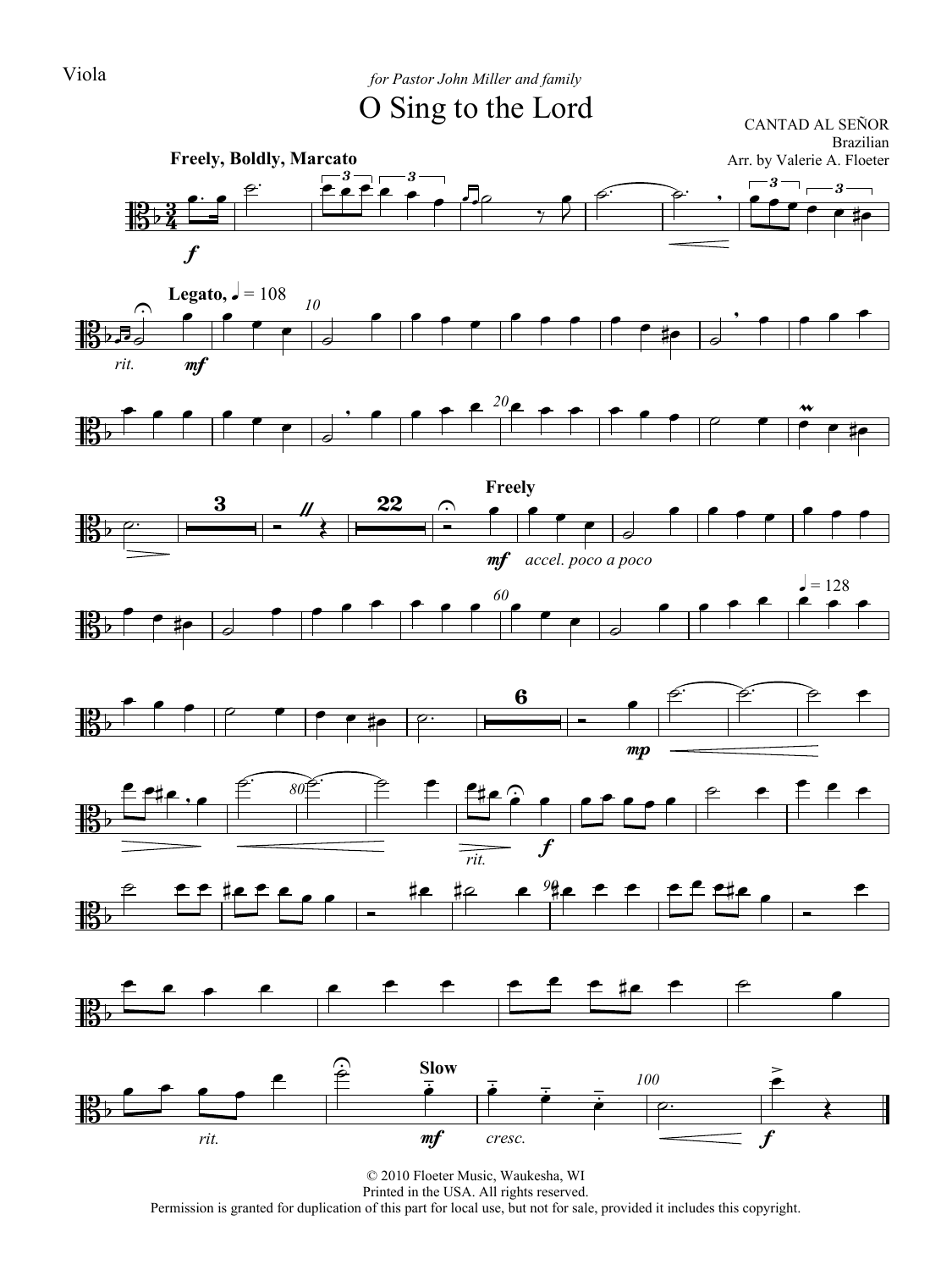

Viola From Depths of Woe I Cry to You



















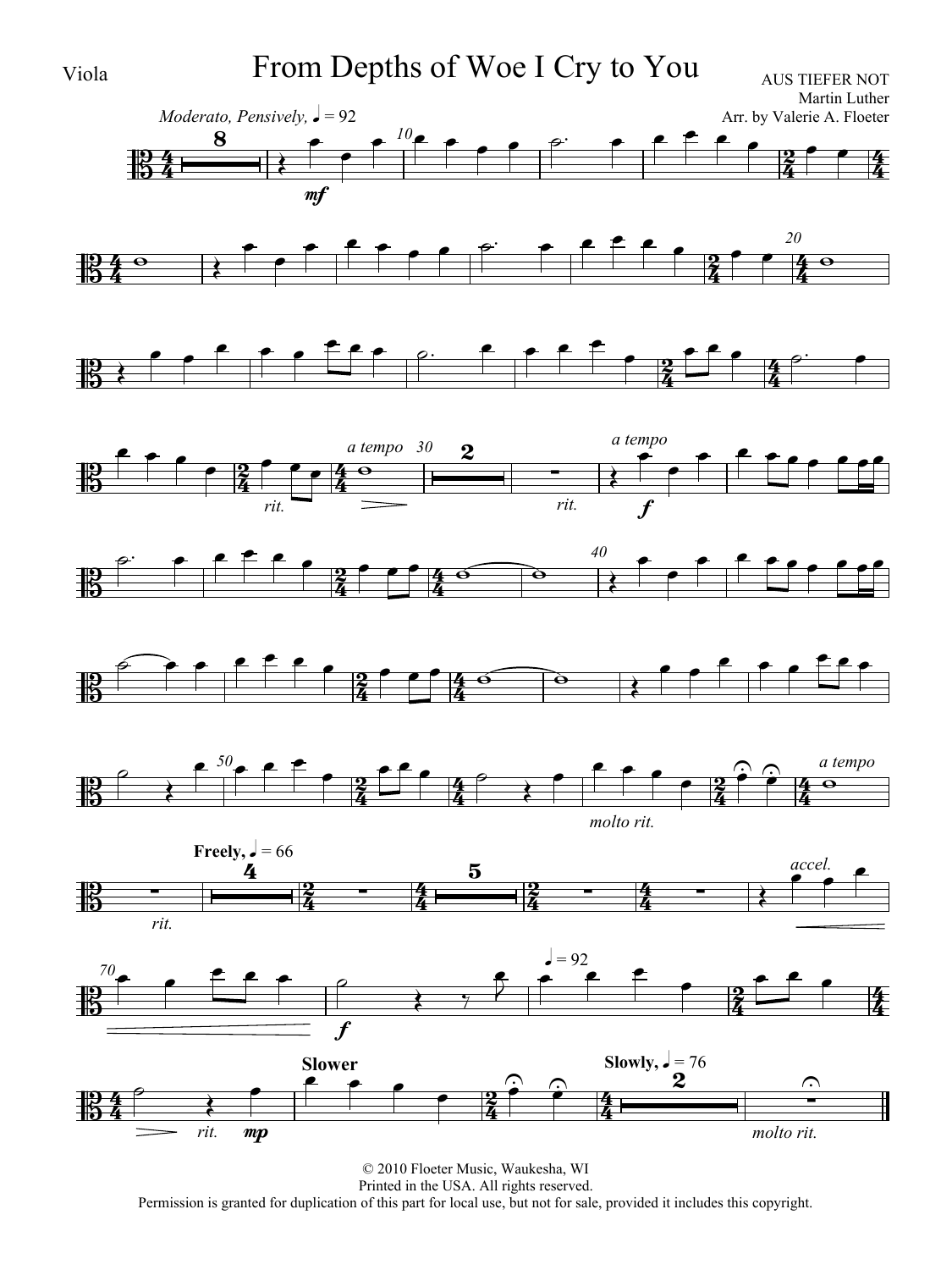Viola God's Own Child, I Gladly Say It BACHOFEN

Johann Caspar Bachofen Arr. by Valerie A. Floeter



















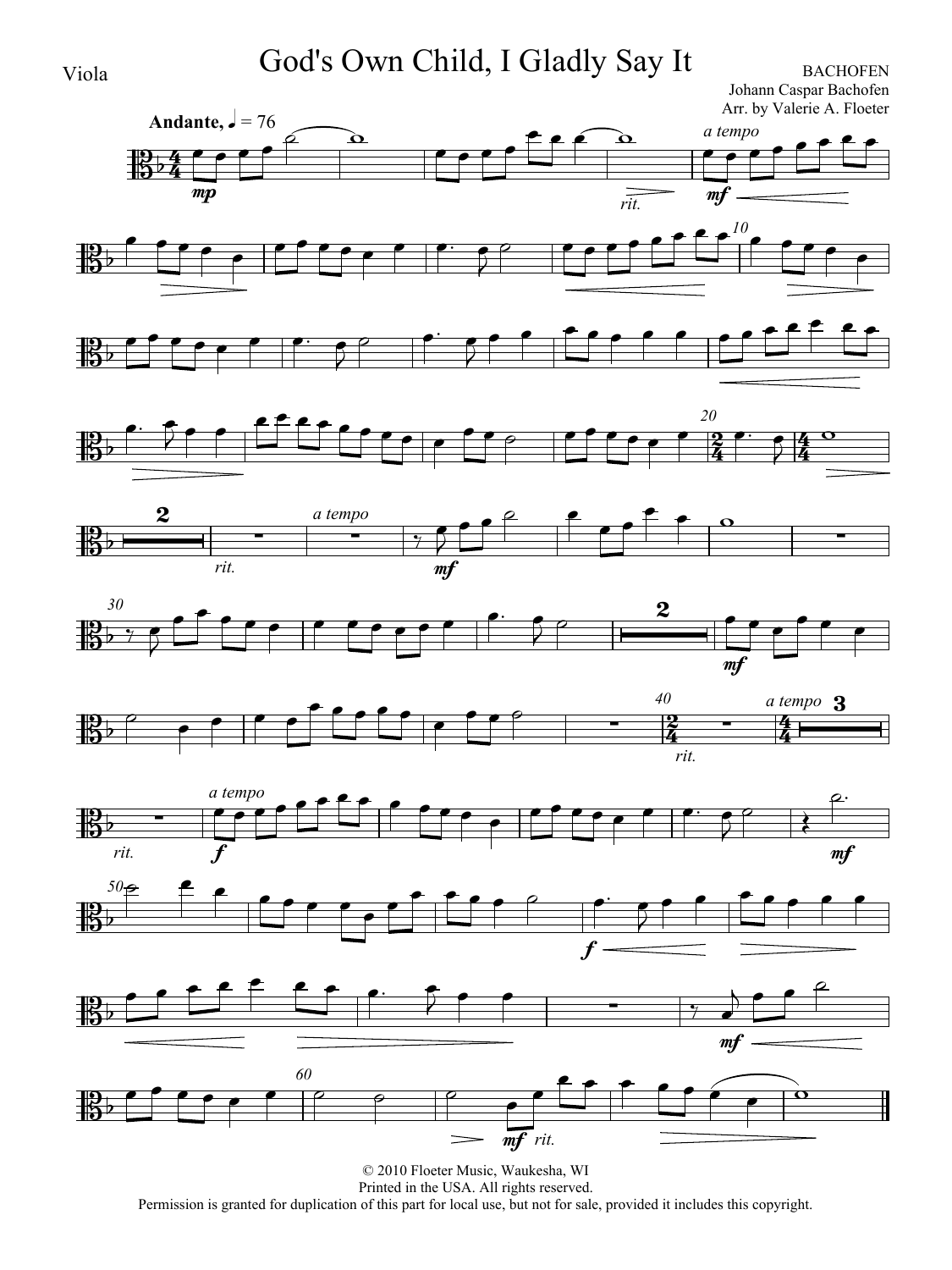## I Love to Tell the Story

**HANKEY** William G. Fischer Arr. by Valerie A. Floeter

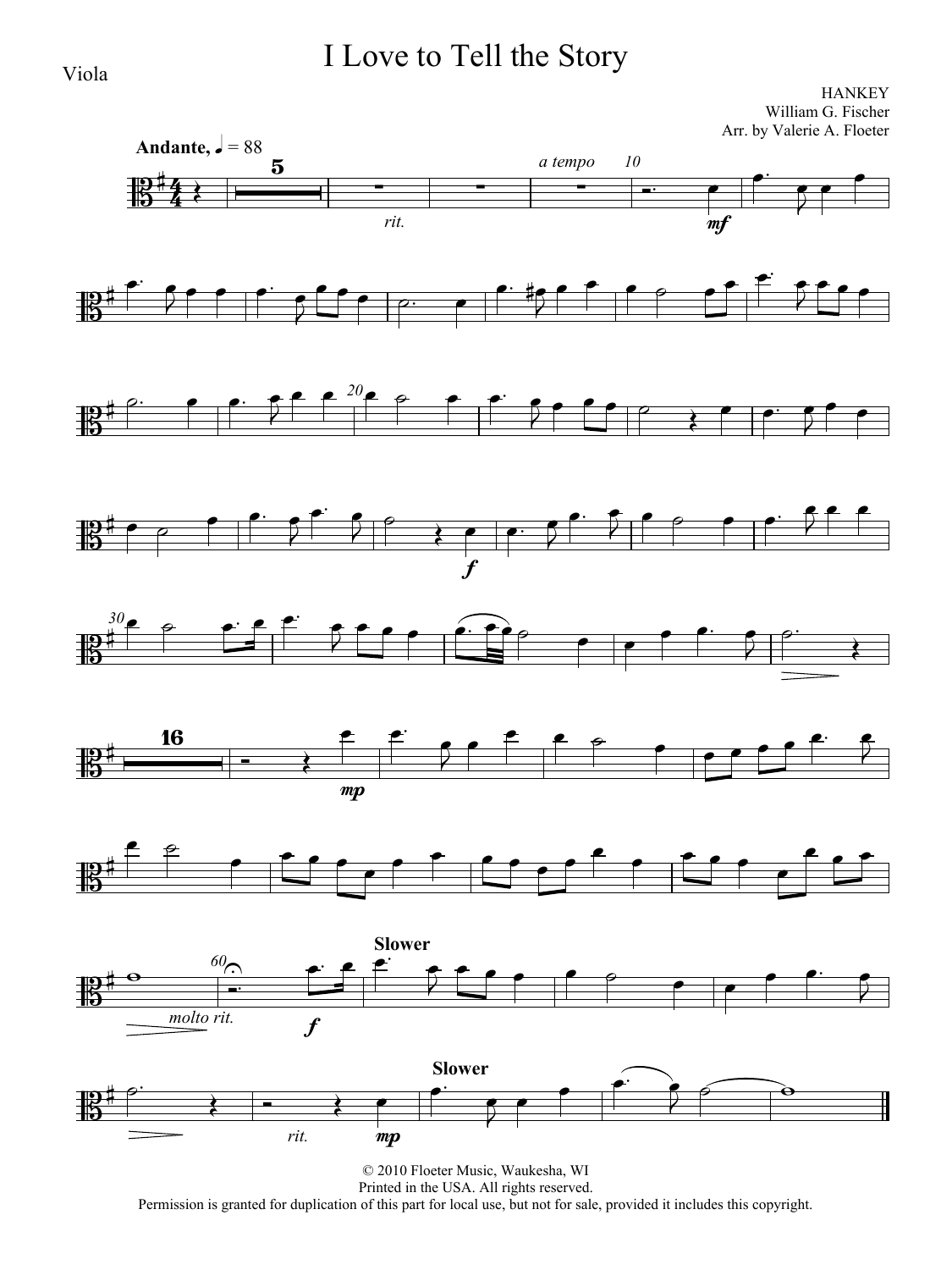## Lord Jesus Christ, You Have Prepared

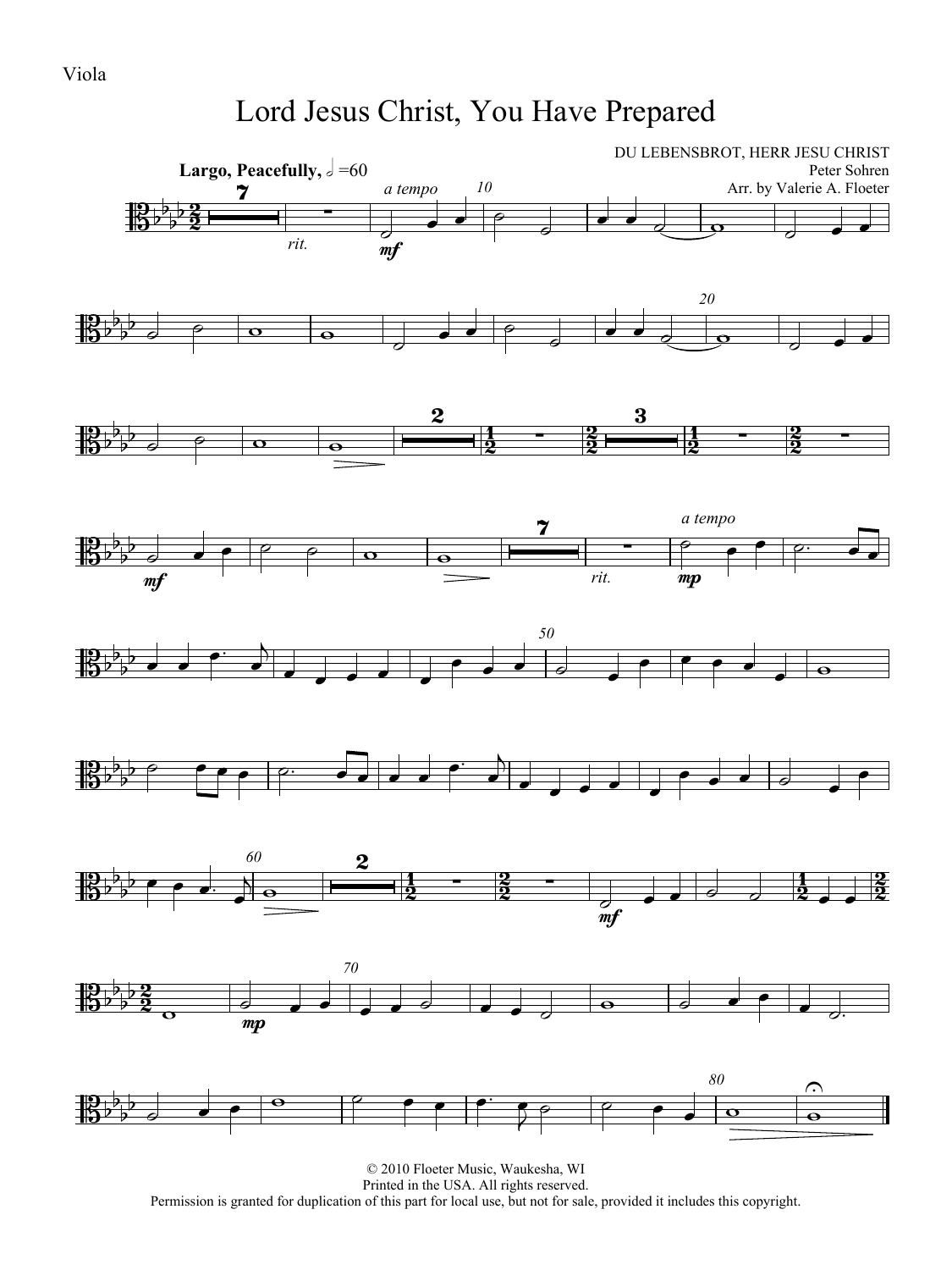# Viola Once in Royal David's City

IRBY Henry J. Gauntlett Arr. by Valerie A. Floeter



© 2010 Floeter Music, Waukesha, WI Printed in the USA. All rights reserved. Permission is granted for duplication of this part for local use, but not for sale, provided it includes this copyright.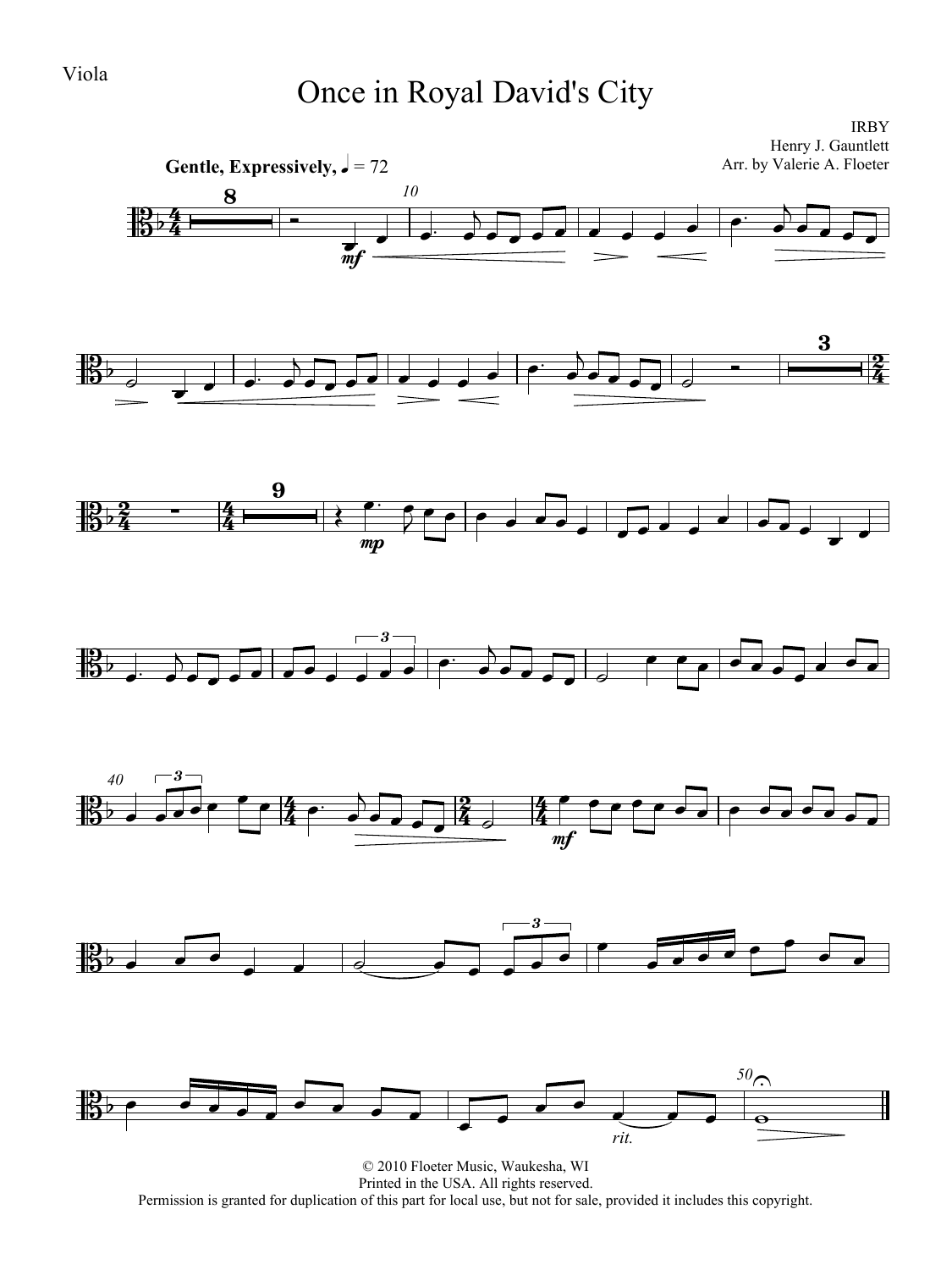Viola

## Savior of the Nations, Come



© 2010 Floeter Music, Waukesha, WI Printed in the USA. All rights reserved. Permission is granted for duplication of this part for local use, but not for sale, provided it includes this copyright.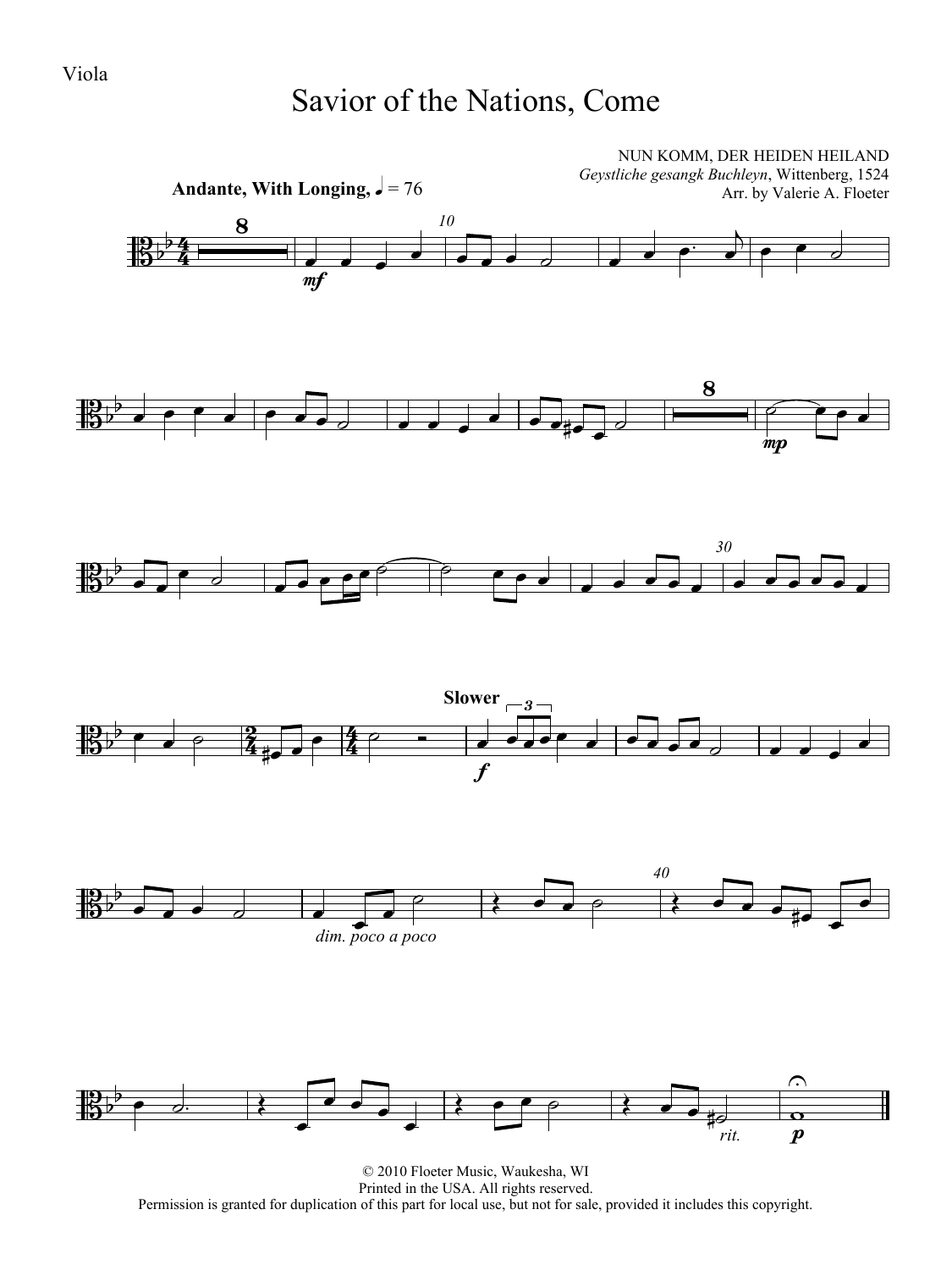# Viola Stricken, Smitten, and Afflicted

O MEIN JESU, ICH MUSS STERBEN

 $\overline{P}$ 

 $\overline{P}$ 

<u>3</u>  $\frac{3}{4}$ Andante,  $\sqrt{ } = 96$ *Geistliche Volkslieder*, Paderborn, 1850 Arr. by Valerie A. Floeter 捐  $\frac{1}{2}$  $\frac{1}{2}$  $\frac{1}{2}$ mf  $\overline{\phantom{a}}$  $\overrightarrow{\cdot}$   $\bullet$   $\bullet$   $\overrightarrow{a}$  $\overrightarrow{\cdot}$  $\overline{\phantom{a}}$ *10*  $\overline{\phantom{a}}$ mp  $\overrightarrow{a}$  $\bullet \bullet \bullet \bullet \bullet \bullet$ *20*  $\overline{\phantom{a}}$  $\bullet$   $\bullet$   $\bullet$   $\bullet$   $\bullet$   $\bullet$  $\frac{1}{mp}$   $\frac{1}{mp}$   $\frac{1}{mp}$   $\frac{1}{mp}$  $\rightarrow$  $\frac{1}{2}$ mp  $\overline{\phantom{a}}$  $\begin{array}{c|c|c|c|c|c} \hline \multicolumn{3}{c|}{\multicolumn{3}{c|}{\multicolumn{3}{c}{\multicolumn{3}{c}{\multicolumn{3}{c}{\multicolumn{3}{c}{\multicolumn{3}{c}{\multicolumn{3}{c}{\multicolumn{3}{c}{\multicolumn{3}{c}{\multicolumn{3}{c}{\multicolumn{3}{c}{\multicolumn{3}{c}{\multicolumn{3}{c}{\multicolumn{3}{c}{\multicolumn{3}{c}{\multicolumn{3}{c}{\multicolumn{3}{c}{\multicolumn{3}{c}{\multicolumn{3}{c}{\multicolumn{3}{c}{\multicolumn{3}{c}{$  $\bullet$   $\bullet$   $\bullet$  $\bullet$   $\bullet$   $\bullet$   $\bullet$   $\bullet$   $\bullet$ *30*  $\overline{\phantom{a}}$  $\overrightarrow{a}$  $\overrightarrow{ }$  $\frac{1}{\sqrt{2}}$  $\begin{array}{|c|c|c|c|c|}\hline \rule{0pt}{1ex} \rule{0pt}{2.5ex} \rule{0pt}{2.5ex} \rule{0pt}{2.5ex} \rule{0pt}{2.5ex} \rule{0pt}{2.5ex} \rule{0pt}{2.5ex} \rule{0pt}{2.5ex} \rule{0pt}{2.5ex} \rule{0pt}{2.5ex} \rule{0pt}{2.5ex} \rule{0pt}{2.5ex} \rule{0pt}{2.5ex} \rule{0pt}{2.5ex} \rule{0pt}{2.5ex} \rule{0pt}{2.5ex} \rule{0pt}{2.5ex} \rule{0pt}{2.5ex} \rule{0pt$ mf  $\overline{\phantom{a}}$ *40* 3 *50*  $\frac{1}{2}$ mf mp  $\overrightarrow{z}$  $\frac{1}{2}$  ₹ 3  $\begin{array}{c} \overline{\phantom{a}}^{3} \ \end{array}$ © 2010 Floeter Music, Waukesha, WI Printed in the USA. All rights reserved.  $\frac{1}{2}$  $\overrightarrow{a}$  $\begin{array}{|c|c|c|c|}\n\hline\n\text{ } & \text{ } & \text{ } & \text{ } \\
\hline\n\text{ } & \text{ } & \text{ } & \text{ } & \text{ } \\
\hline\n\end{array}$ *rit.*  $\overline{\phantom{a}}$  $\overline{\bullet}$  $\widehat{\mathcal{C}}$ <u>ဉ်</u>

Permission is granted for duplication of this part for local use, but not for sale, provided it includes this copyright.

╬

╫

邦

 $\frac{1}{15}$  $\frac{1}{2}$  $\frac{1}{2}$  $\overline{\mathbf{b}}$ 

 $\frac{16}{16}$ 

╉

 $\mathbb{B}^{\mathsf{b}}$  $\frac{1}{2}$  $\frac{1}{2}$ 

載

 $\frac{1}{2}$  $\frac{1}{2}$ 

 $\frac{1}{2}$  $\frac{1}{2}$  $\frac{1}{2}$ 

 $\frac{1}{2}$  $\frac{1}{2}$ 

 $\frac{1}{2}$  $\frac{1}{2}$ 

 $\frac{1}{2}$  $\frac{1}{2}$ 

 $\frac{1}{2}$  $\frac{1}{2}$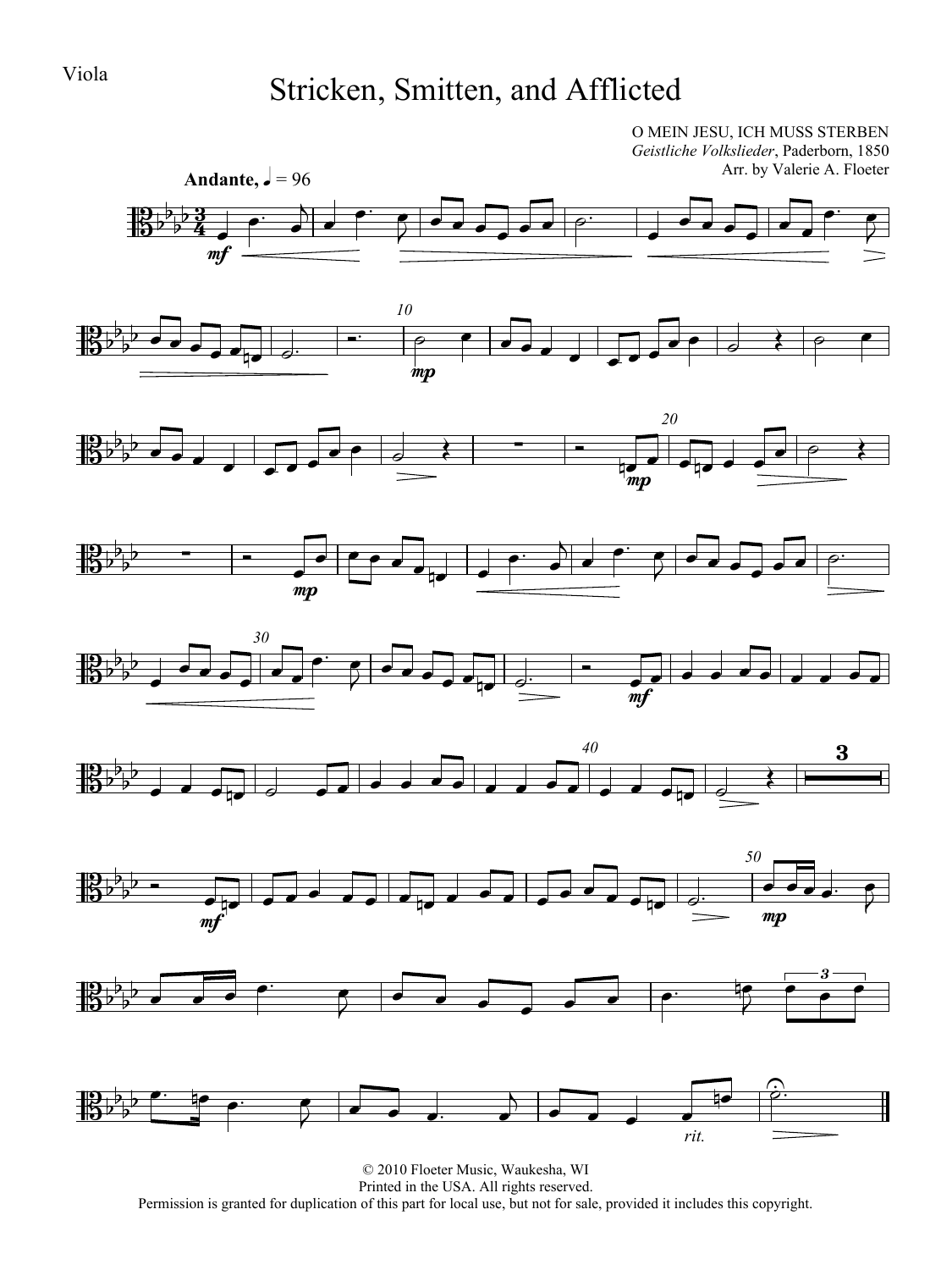## May God the Father of Our Lord

TALLIS' CANON Thomas Tallis Arr. by Valerie A. Floeter



Printed in the USA. All rights reserved.

Permission is granted for duplication of this part for local use, but not for sale, provided it includes this copyright.